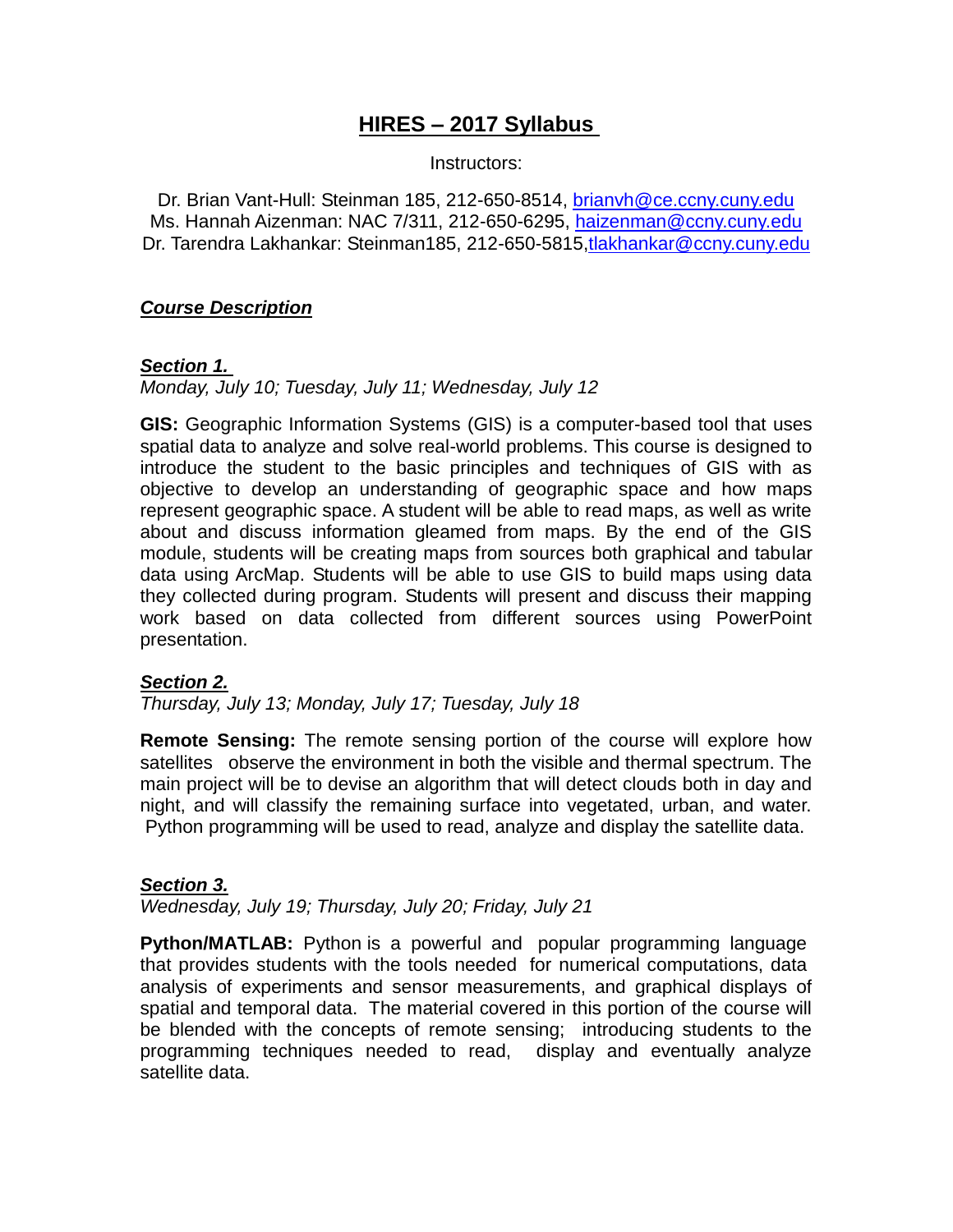## *Section 1: GIS (Dr. Tarendra Lakhankar)*

#### **Module Grading:**

Group Project: 60% Quiz: 25% Class Participation: 15%

#### **Assignment:**

Students will be given assignments based on activities performed during the class. The examples of assignments include: (1) importing data with latitude and longitude coordinates in GIS and creating maps, (2) Import excel or other data formats data in GIS and joining it Global or Local maps to create new maps using imported datasets. Students need to submit the assignment in 2 days of time. Since, these assignments are about creating maps, students will have 3 attempts to improve their maps and submit on the blackboard.

### **Group GIS Project:**

Students are divided in several groups with 3-4 students in each group. In the GIS project, students are free to choose Earth System Science related topic, in consultation with the instructor. The project should have rich GIS elements. Students will be downloading data from various government website sources including: Census bureau, NOAA, NASA, USGS, DOL, World Bank, UN, and educational institutes, etc. The grading in GIS project is based quality of GIS maps produced, presentation skills, effort in data processing and preparation, and analysis of data. Students are encouraged to ask questions after presentations.

#### **Mode of Presentation:**

The PowerPoint slides will be used for class material on a projector. Also, the computer and projector is used to show how to use ArcGIS software and their functionalities.

#### **Communication:**

Blackboard will be used for official communication outside the classroom. Students are expected to check their Blackboard account at least once a day.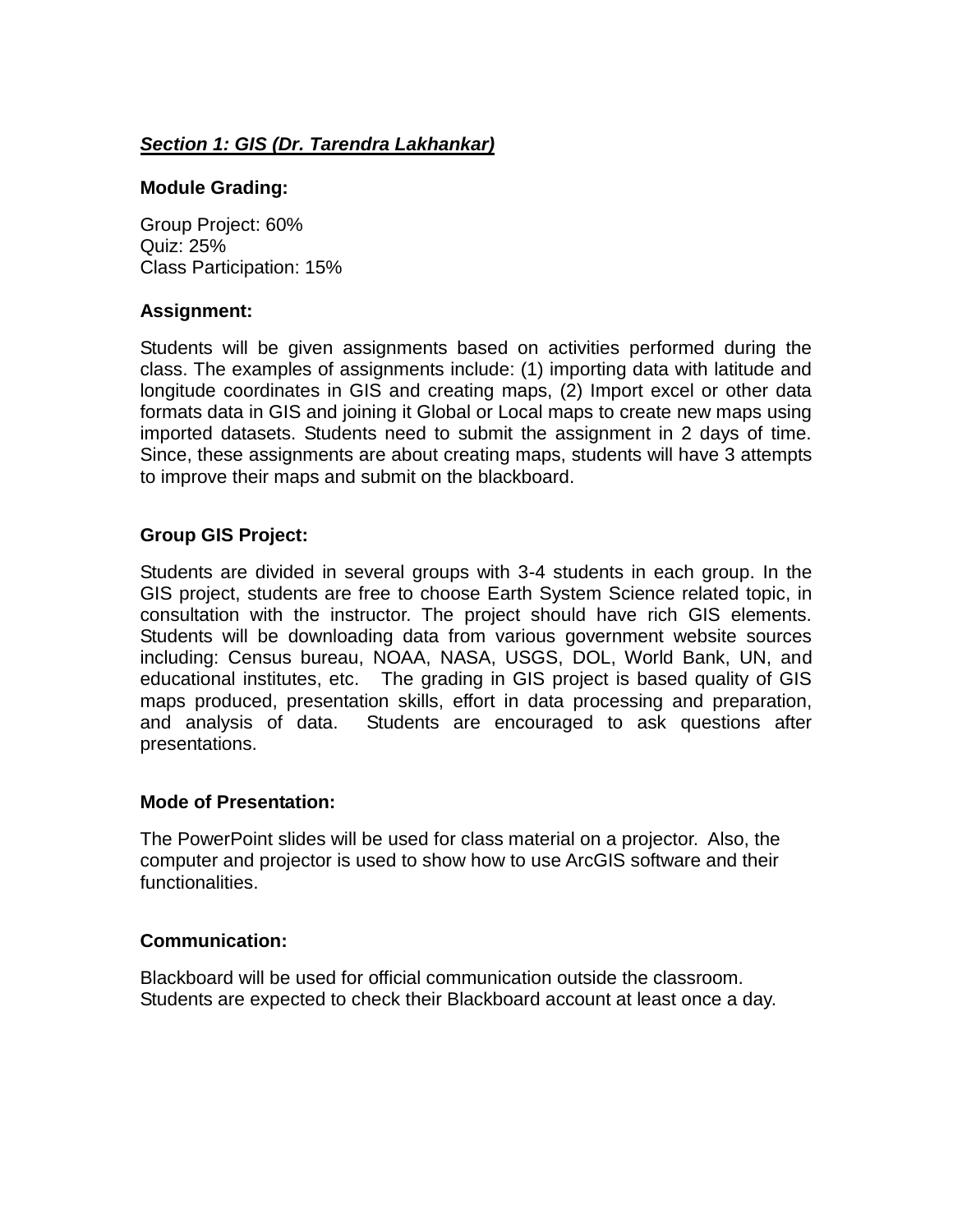## **Monday, July 10**

Class 1 – Introduction to GIS

- An overview of GIS
- Concept of Vector and Raster
- Feature model and example of features
- How GIS data are captured, stored, retrieved, analyzed & displayed
- How to use ArcMap
- Introduction to shapefiles

Class 2 – Introduction to ArcMap

- Importing remote sensing data/images
- Importing and processing tabular data for GIS

## **Tuesday, July 11**

Class 3 – Data analysis and mapping

- Editing data layers
- Analyzing GIS data
- Mapping the GIS data
- Selection of group GIS project
- Searching GIS data for project

Class 4 –Remote Sensing data and GIS

- Downloading the remote sensing (Glovis, NASA)
- Importing remote sensing data in ArcMap
- Supervised Classification of Remote Sensing (LandSat) data in GIS

### **Wednesday, July 12**

### *Quiz: GIS Data type, data analysis*

Class 5 – GIS project

- Creating/importing data
- Data plotting and analysis
- Analysis/plotting of GIS data
- Presentation of GIS Project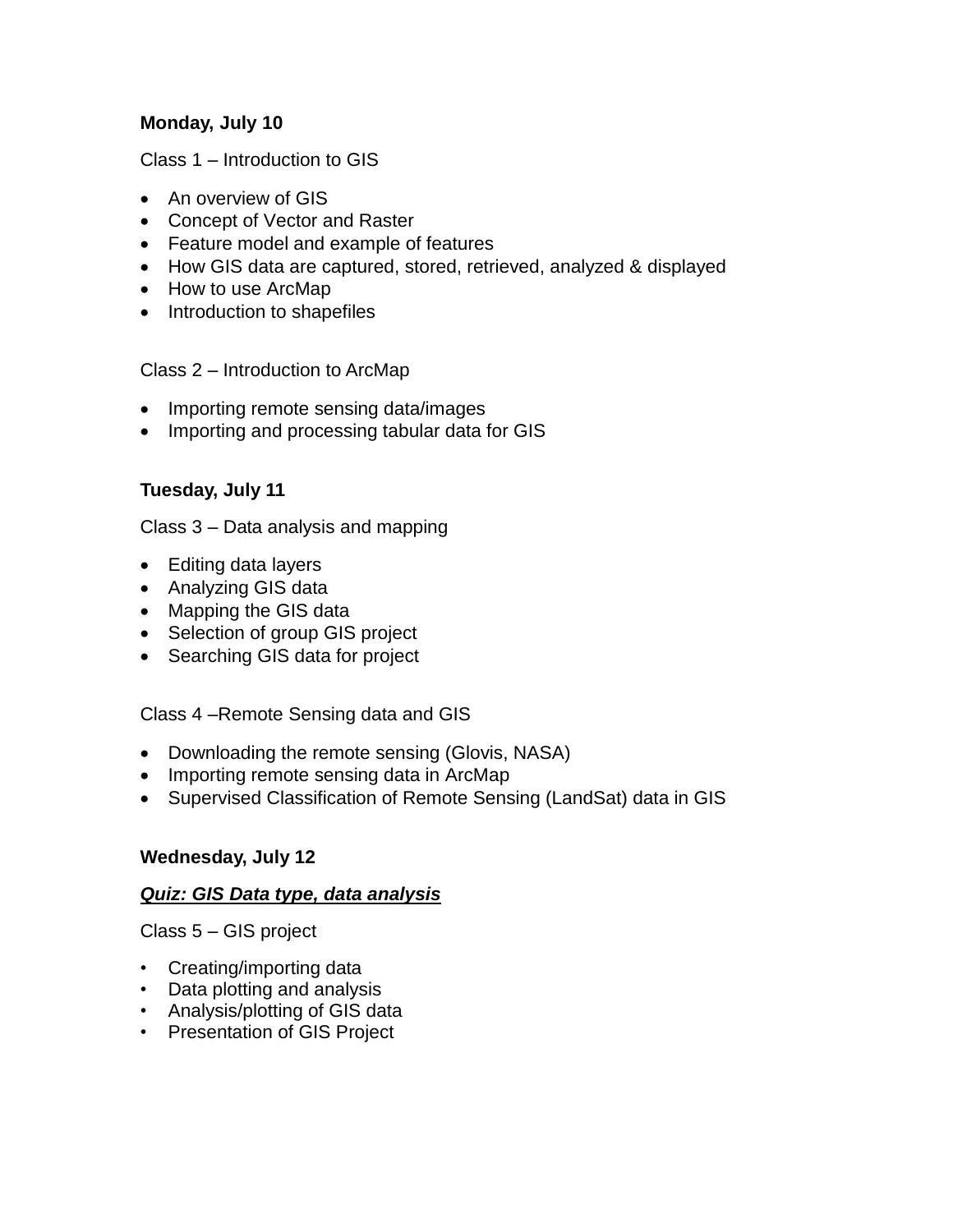Project: students will independent project based on their area of interest. Instructor will help student in acquiring and processing data that will be imported in GIS framework.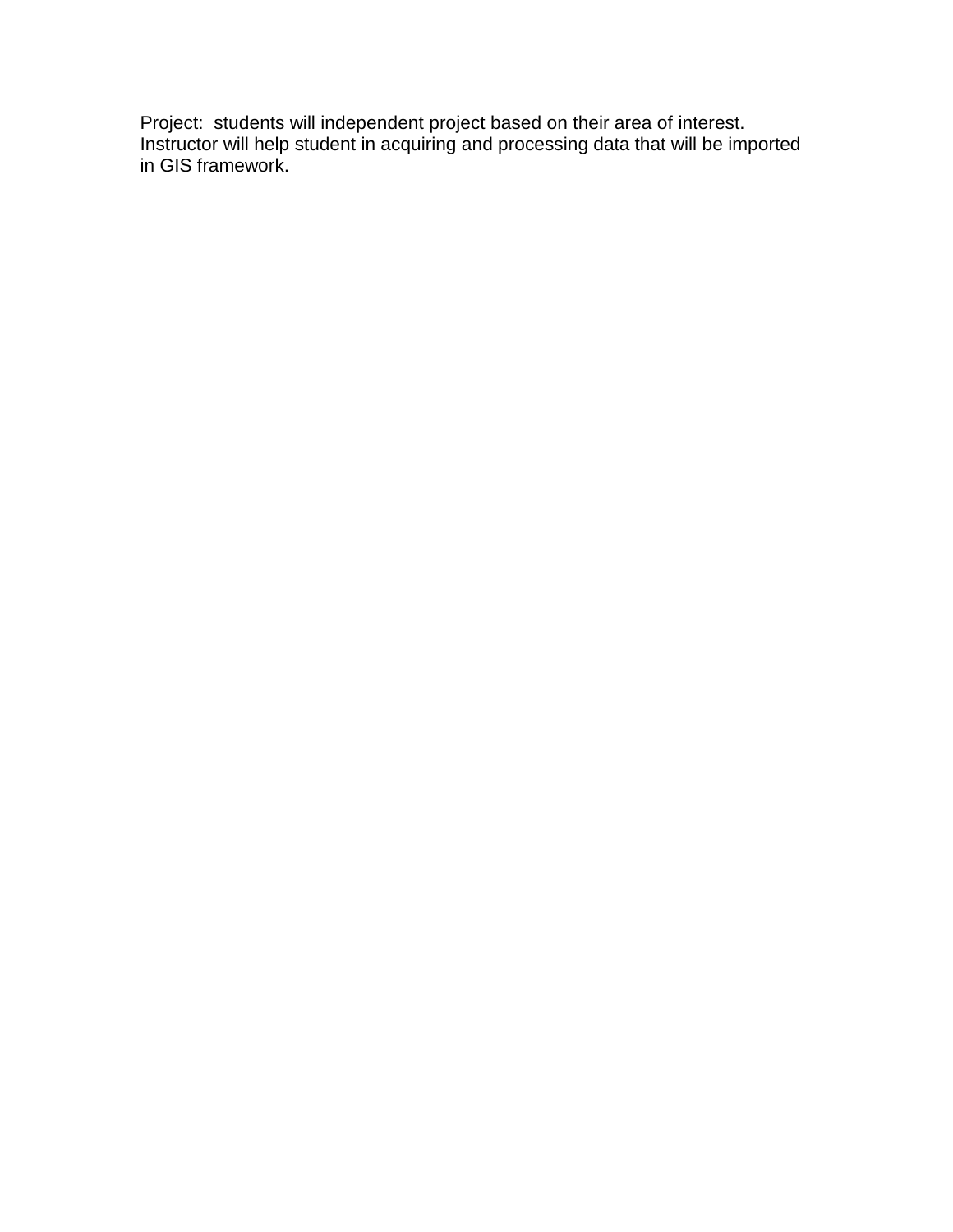## *Section 2: Remote Sensing (Dr. Brian Vant-Hull)*

### **Scoring**

Quizzes and/or classwork will occur each day. The session will conclude with a computer project done in class.

Quizzes*:* 5pts/twice weekly Classwork: 5pts/twice weekly Project: 10pts/one per section

## **Thursday, July 13**

Morning*– Introduction to Remote Sensing*

- Intensity, reflectivity, transmission, absorption and scattering
- Descriptive optical depth
- Pixels and images
- Satellites and other sensors
- Using Python in Interactive mode

*Classwork: radiation physics*

Afternoon*– Making images using visible light*

- Reflectivity and Color
- Images and arrays
- Array mathematics in Python: numpy
- Reading a text file with Python

*Quiz: radiation physics*

## **Friday, July 14** – Field Trip and tour to AmNH

## **Monday, July 17**

Morning*– Working with Images*

- Making an image in Python
- Writing functions in Python: reading a file, displaying an image
- Decision structures: If and Boolean algebra
- Loops: FOR and WHILE
- Contrast

*Classwork: script to open and display multiple files in succession*

### Afternoon*– Thermal radiation and clouds*

- Thermal Radiation
- Creating a thermal radiation function
- Histograms
- Thermal cloud selection and cloud fraction

*Classwork: function to calculate brightness temperature from radiation Quiz: arrays and color*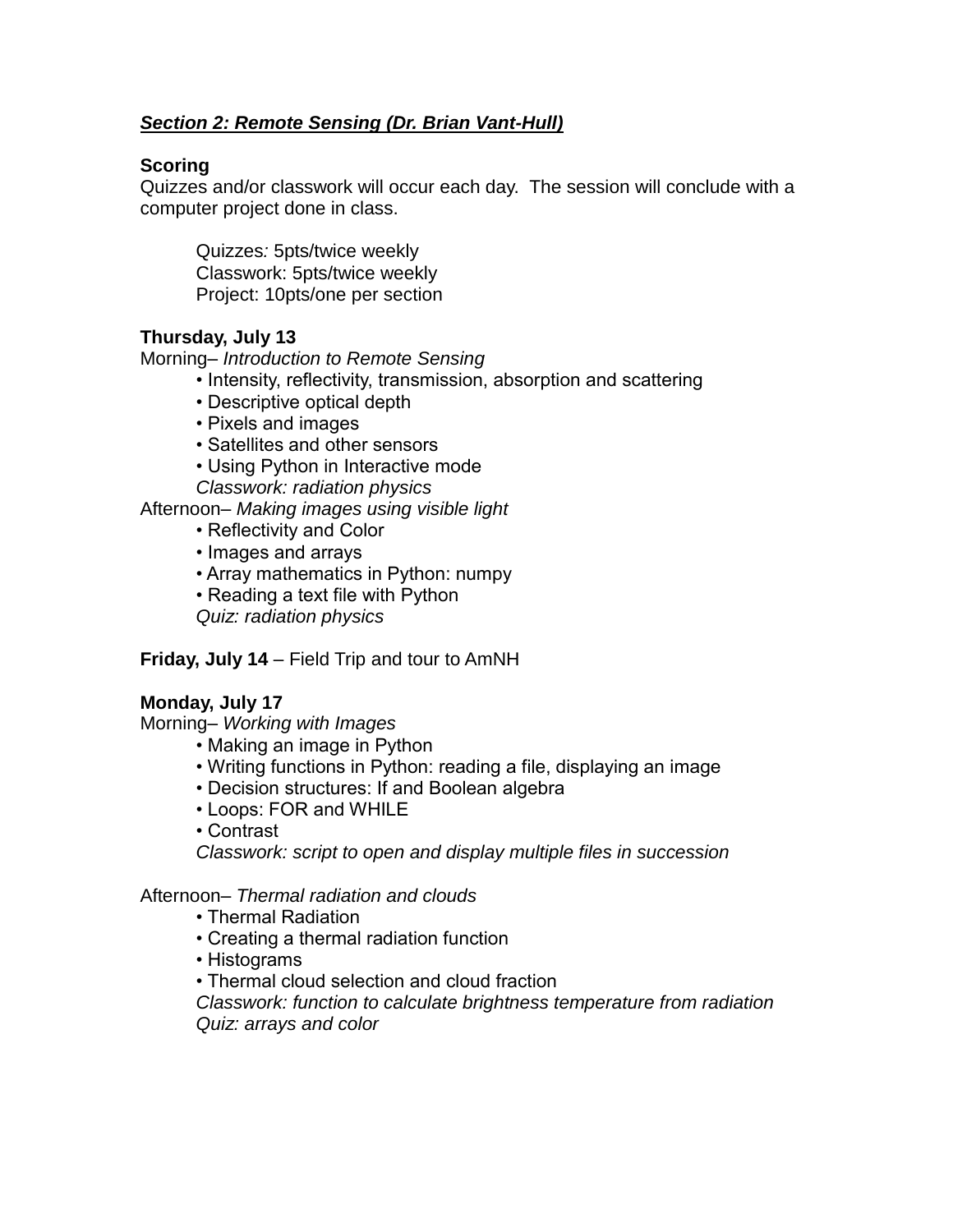#### **Tuesday, July 18 –** *Calculating Optical Depth*

- Optical Depth and Math
- Calculating Optical Depth of Clouds
- Scatter plots of cloud properties
- *Quiz: thermal radiation*

*Begin Project (see below)*

### *Project Day*

You will be placed in groups to help each other develop a script using your previously developed functions to do the following:

- 1. Loop through the Landsat archive by date and for each one:
	- a. Open the thermal radiation file and convert to temperature.
	- b. Make a histogram of temperature, and let the user input where to place the temperature to select cloud, or indicate if there is no cloud present. If clouds are present, do the following:
		- Pick out the pixels that have clouds, calculate cloud fraction.
		- Calculate the optical depth of each cloudy pixel
		- Append the optical depths and temperatures for each pixel to their respective arrays
		- Make a scatter plot of cloud top temperature versus optical depth, and save it with the date and cloud fraction in the file name.
- 2. Based on the plots you have, write a brief analysis of how cloud optical depth and cloud top temperature are related.

EVERY member of the team will turn in their own script and module containing the functions that go with it. However, the team may divide up jobs to let different members investigate each component of the project and explain to the rest how to do it.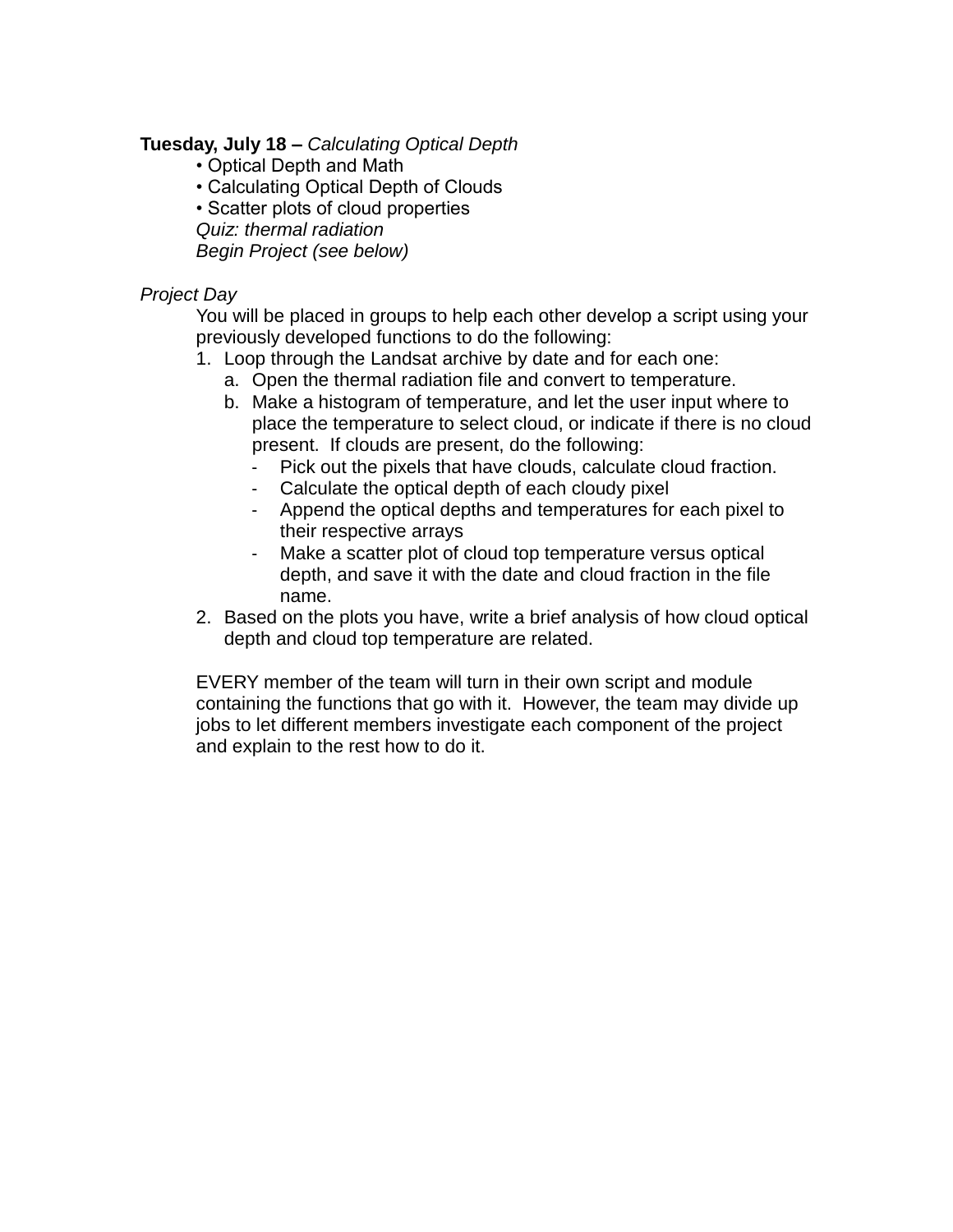## *Section 3: Python/MATLAB (Ms. Hannah Aizenman)*

Questions concerning technical issues, clarification of lessons & assignments, and anything else related to Python or the course material should be posted in the blackboard discussion forum for the course.

#### **Python Environment**

https://www.continuum.io/downloads

#### **Grading**

Students will be given two individual homework assignments and 1 group project.

Classwork: 10pts/twice weekly Project: 10pts/one per section

All analysis and graphics **MUST** be done in Python. Submission of work created in anything else (including but not limited to excel & matlab) is automatic grounds for failure. You may submit either a document or an IPython notebook.

Grades will be posted to blackboard. You are responsible for having a working account. Notify me ASAP if this is not possible.

**Wednesday,**  Morning–Developing a classifier:

- **July 19**
- Review of image as array
- Filtering data via Boolean masking
- Computing statistics on selected regions
- Using statistics to build an NDVI classifier
- Creating classifiers for water, building, clouds

Afternoon–Training a classifier:

- Comparing class statistics
- Updating classification rules based on findings.

*Homework: Write a 1-2 page report (with graphs) summarizing:*

- *The reasoning behind the criteria for each class*
- *The differences between the classes*
- *Why the classification is reliable*

**Thursday,** 

- Morning– Testing a classifier
- **July 20**
- 
- Factoring out classifier rules into function
- Applying to a new image

 Evaluating the results – confusion matrix, etc Updating the classifier

Afternoon–Expanding a classifier

• Incorporating Temperature & Optical Depth